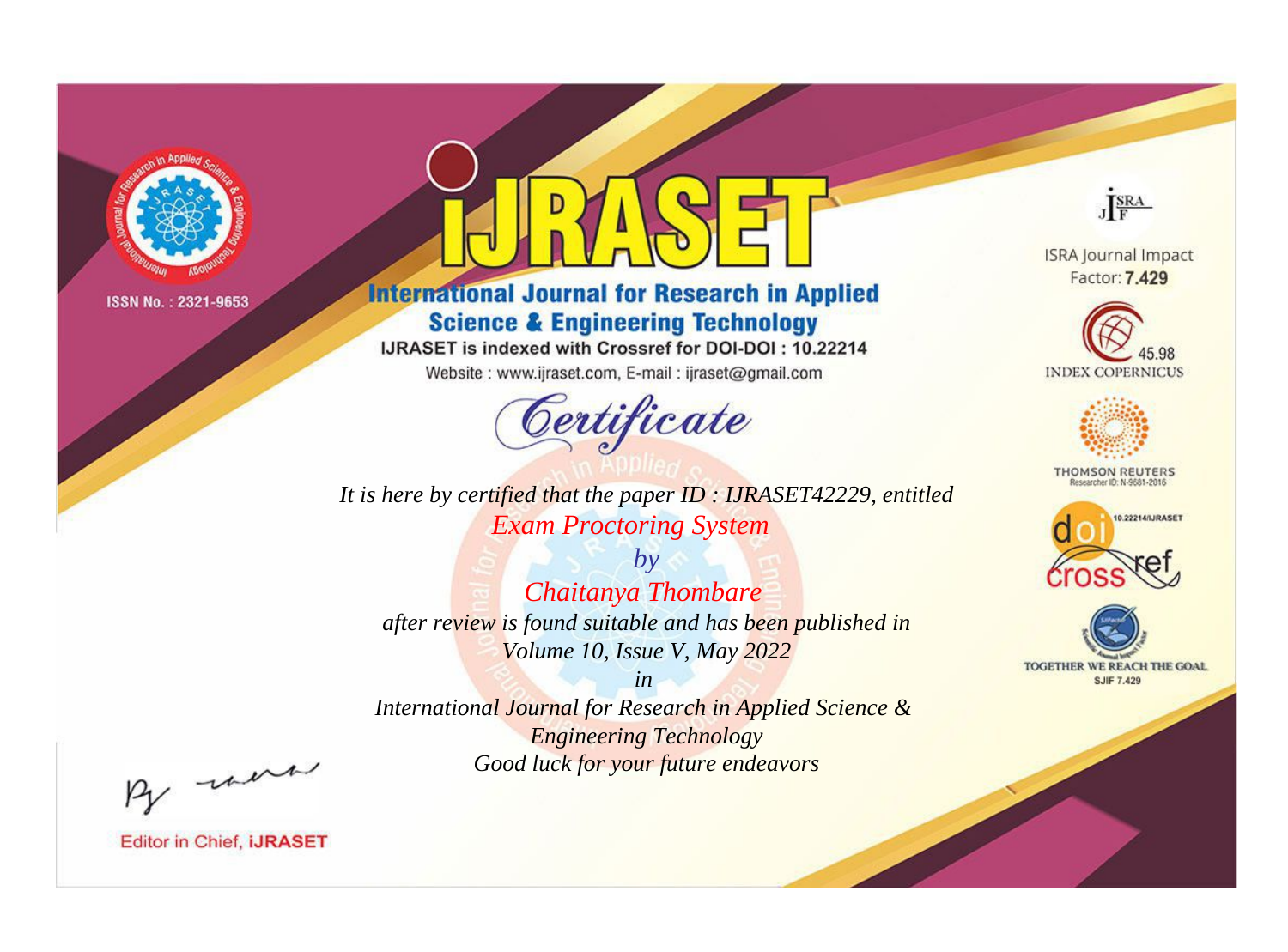

# **International Journal for Research in Applied Science & Engineering Technology**

IJRASET is indexed with Crossref for DOI-DOI: 10.22214

Website: www.ijraset.com, E-mail: ijraset@gmail.com



It is here by certified that the paper ID: IJRASET42229, entitled **Exam Proctoring System** 

 $by$ **Kushank Sapate** after review is found suitable and has been published in Volume 10, Issue V, May 2022

 $in$ International Journal for Research in Applied Science & **Engineering Technology** Good luck for your future endeavors



**ISRA Journal Impact** Factor: 7.429





**THOMSON REUTERS** 



TOGETHER WE REACH THE GOAL **SJIF 7.429** 

By morn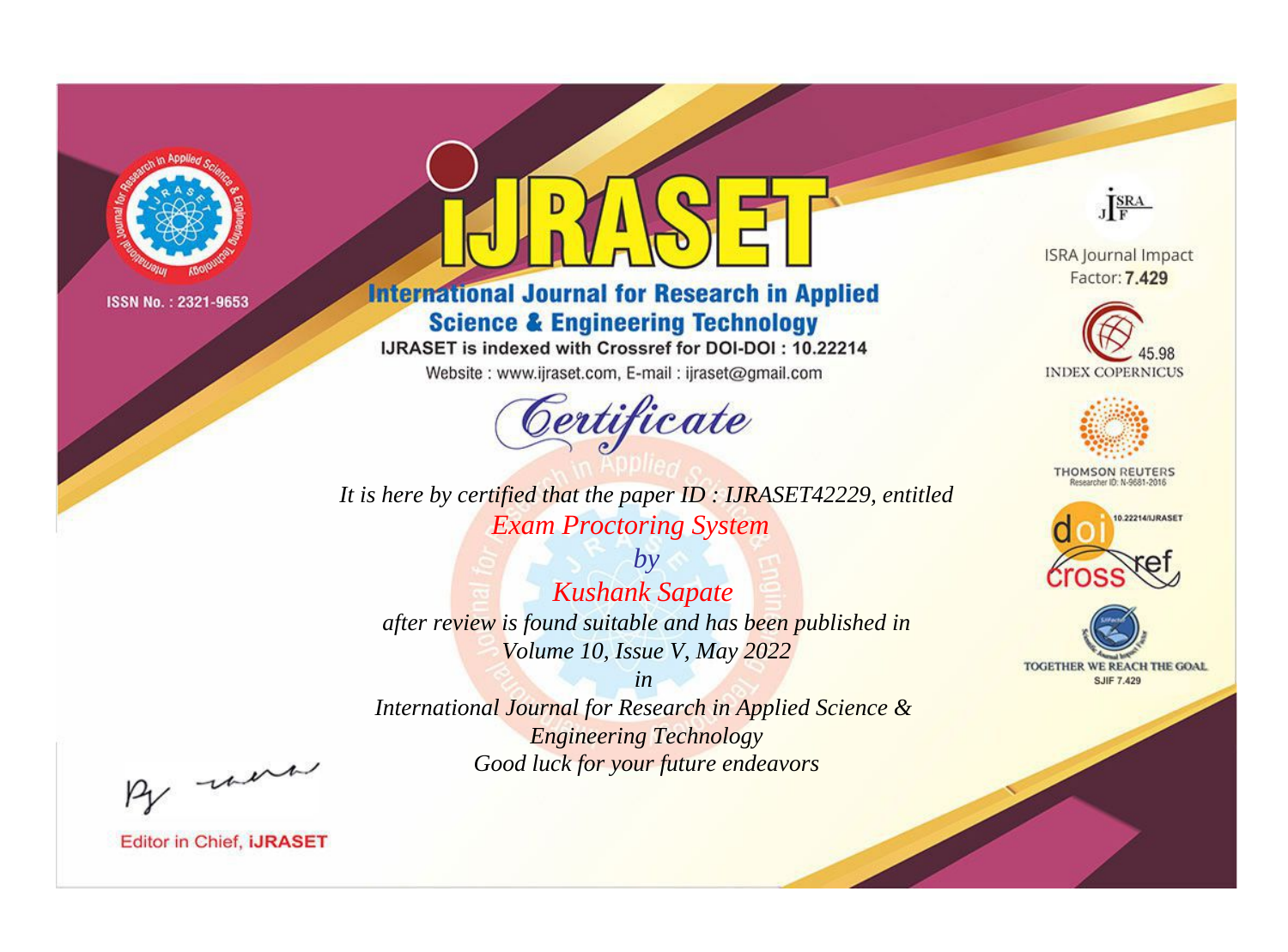

# **International Journal for Research in Applied Science & Engineering Technology**

IJRASET is indexed with Crossref for DOI-DOI: 10.22214

Website: www.ijraset.com, E-mail: ijraset@gmail.com



It is here by certified that the paper ID: IJRASET42229, entitled **Exam Proctoring System** 

 $by$ **Aniket Rane** after review is found suitable and has been published in Volume 10, Issue V, May 2022

 $in$ International Journal for Research in Applied Science & **Engineering Technology** Good luck for your future endeavors



**ISRA Journal Impact** Factor: 7.429





**THOMSON REUTERS** 



TOGETHER WE REACH THE GOAL **SJIF 7.429** 

By morn